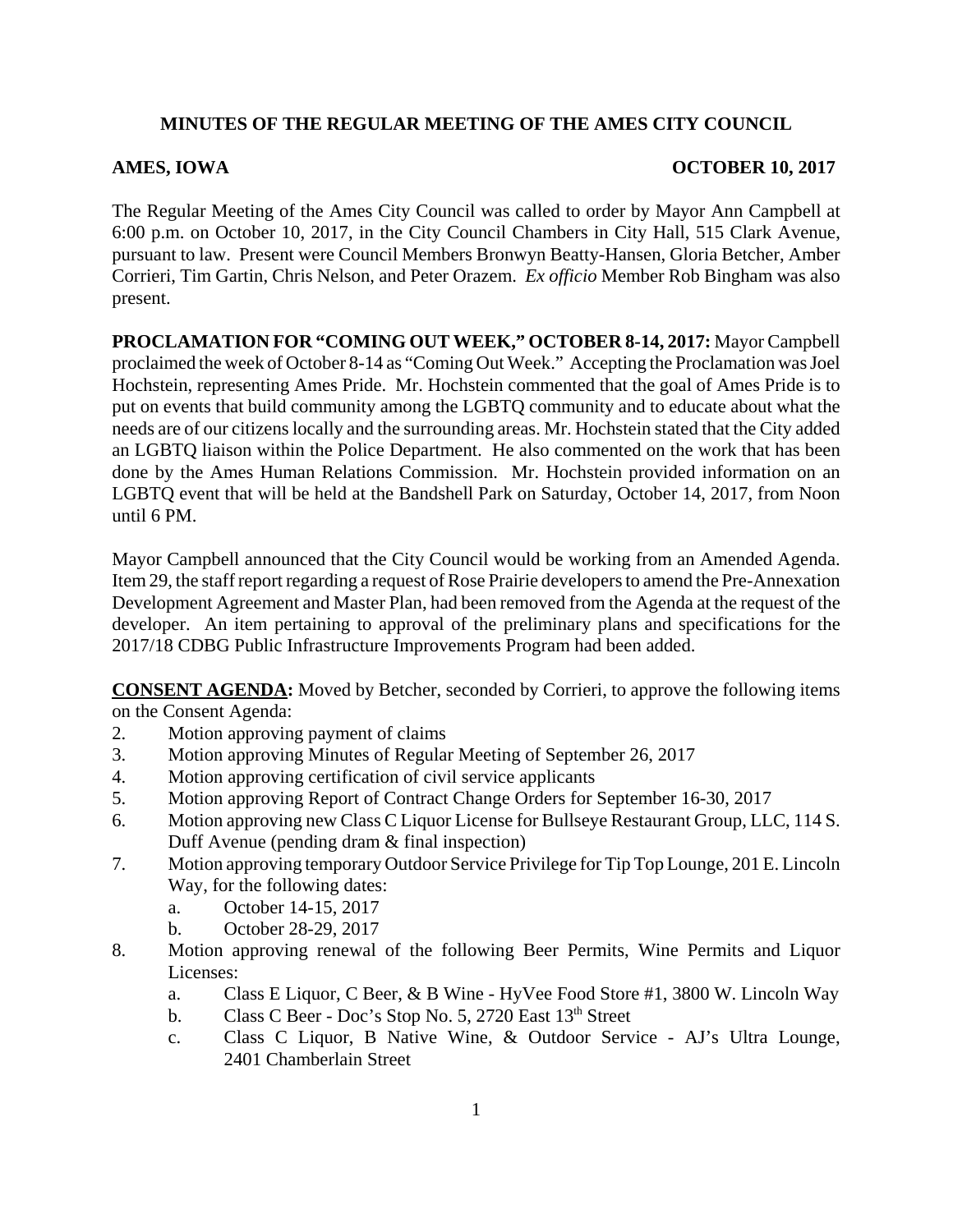- d. Class E Liquor, C Beer, & B Wine HyVee Food & Drugstore #2, 640 Lincoln Way
- e. Class C Liquor London Underground, 212 Main Street
- f. Special Class C Liquor Creative Spirits Ames, 4820 Mortensen Road, Ste. 101
- 9. RESOLUTION NO. 17-602 approving and adopting Supplement No. 2017-4 to *Municipal Code*
- 10. RESOLUTION NO. 17-603 approving appointment of Sara Sheldon to fill vacancy on Public Art Commission
- 11. RESOLUTION NO. 17-604 proposing vacation of Electric Utility Easement at 4506 Lincoln Way and setting the date of public hearing for October 24, 2017
- 12. RESOLUTION NO. 17-605 awarding contract for purchase of 15kV Aluminum Cable to WESCO Distribution of Des Moines, Iowa, in the amount of \$75,723.90 (inclusive of Iowa sales tax), subject to metals adjustment at time of order
- 13. RESOLUTION NO. 17-606 approving contract and bond for 2017/18 Traffic Signal Program (East 13<sup>th</sup> Street/Interstate 35 Northbound Exit Ramp)
- 14. RESOLUTION NO. 17-607 accepting completion of CyRide Re-Roof Project
- 15. Cemetery Lane Improvements Project:
	- a. RESOLUTION NO. 17-608 approving transfer of \$42,796.30 from unobligated balance of G.O. Bonds proceeds
	- b. RESOLUTION NO. 17-609 approving Change Order No. 1
	- c. RESOLUTION NO. 17-610 accepting completion
- 16. 2017/18 Pavement Restoration Contract 1 Concrete Joint Program:
	- a. RESOLUTION NO. 17-611 approving Change Order No. 1
	- b. RESOLUTION NO. 17-612 accepting completion
- 17. 2017/18 Pavement Restoration Contract 2 Slurry Seal Program:
	- a. RESOLUTION NO. 17-613 approving Change Order No. 1
	- b. RESOLUTION NO. 17-614 accepting completion
- 18. RESOLUTION NO. 17-615 approving Plat of Survey for 2021 Audubon Drive and 2104 Leopold Drive
- 19. RESOLUTION NO. 17-616 approving Major Final Plat for Birch Meadows, 1<sup>st</sup> Addition
- 20. RESOLUTION NO. 17-617 approving Major Final Plat for Quarry Estates Subdivision, 2<sup>nd</sup> Addition
- 21. RESOLUTION NO. 17-618 approving partial completion of public improvements and reducing security for Crane Subdivision, 4<sup>th</sup> Addition
- 22. RESOLUTION NO. 17-619 approving completion of public improvements and releasing security for Scenic Valley, 1<sup>st</sup> Addition
- 23. RESOLUTION NO. 17-620 approving completion of public improvements and releasing security for Scenic Valley, 2<sup>nd</sup> Addition
- 24. RESOLUTION NO. 17-621 approving completion of public improvements and releasing security for Dotson Drive Subdivision
- 25. RESOLUTION NO. 17-622 approving completion of public improvements and releasing security for Sunset Ridge, 7<sup>th</sup> Addition
- 26. RESOLUTION NO. 17-629 approving preliminary plans and specifications for the 2017/18 CDBG Public Infrastructure Improvements Program (321 State Avenue); setting November 7, 2017, as the bid due date and November 14, 2017, as the date of public hearing.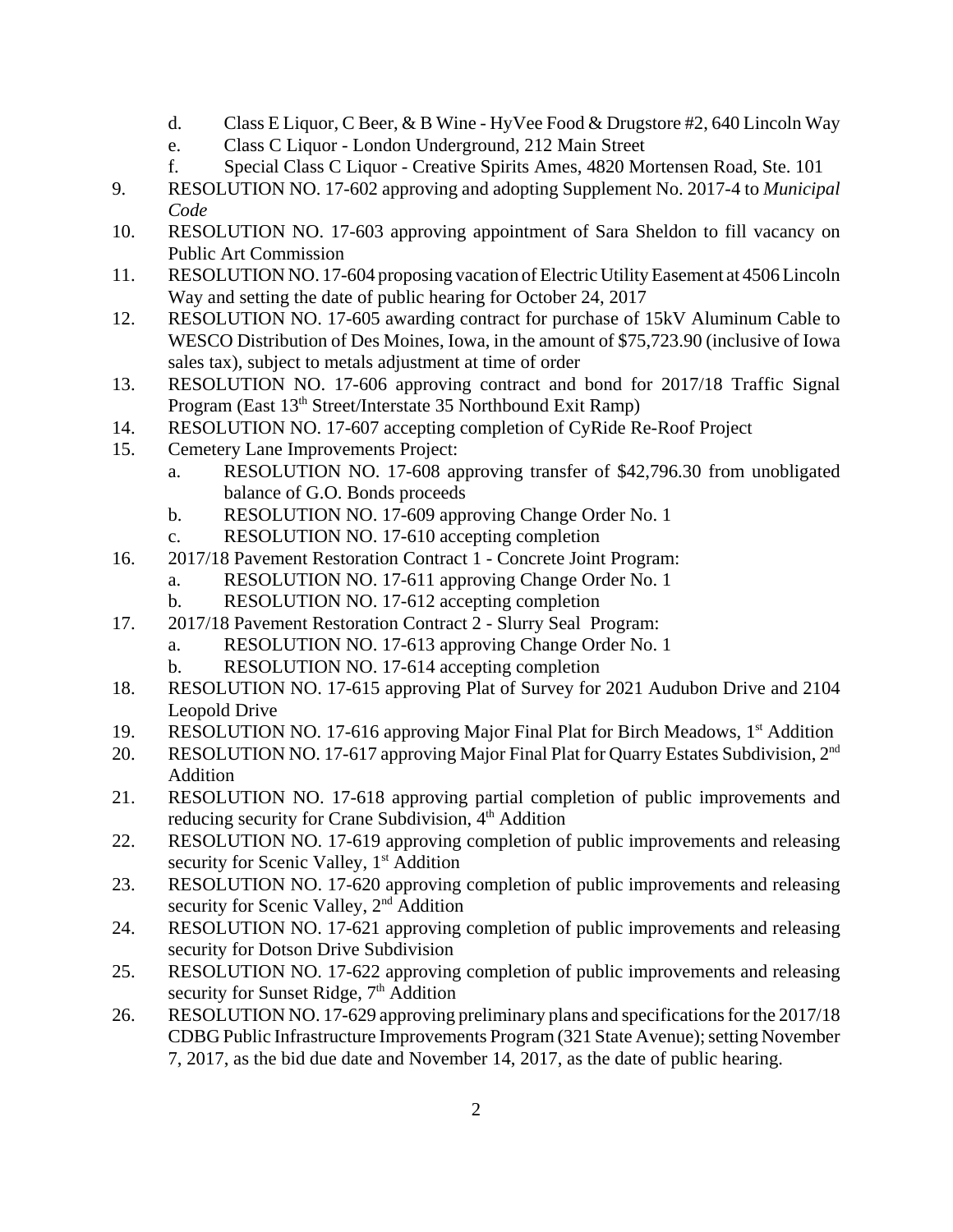Roll Call Vote: 6-0. Motions/Resolutions declared carried/adopted unanimously, signed by the Mayor, and hereby made a portion of these Minutes.

**PUBLIC FORUM:** Merlin Pfannkuch, 1424 Kellogg Avenue, Ames, spoke requesting Council to develop a new policy regarding the City's tax abatement incentives for industries. Mr. Pfannkuch requested the adoption of a policy that would state that no company seeking industrial tax abatement incentives could be offered more than the standard industrial tax abatement of five years unless the company discusses the project with the Council and public first.

No one else requested to speak, and the Mayor closed public forum.

**ORDINANCE TO ESTABLISH SIX-MONTH MORATORIUM ON NEW RENTAL OCCUPANCY PERMITS FOR SINGLE AND TWO-FAMILY HOMES:** Interim City Attorney Mark Lambert gave background information on the establishment of a moratorium on new Rental Occupancy Permits for single- and two-family homes. Mr. Lambert stated that two motions were adopted the last time this had been discussed. There was an amendment of an ordinance to change the area for a moratorium from the entire City of Ames to certain neighborhoods near the University and to add language to prohibit the issuance of Building Permits within those areas. Within the memo that Mr. Lambert provided for the Mayor and Council, he stated that it would be problematic to describe all streets and boundaries of those neighborhoods. Planning had wanted to do maps, but there is no real way to put a map into the *Municipal Code*. It was decided to reference a URL and have the maps on the Website. He noted that this had been done at the state level. Mr. Lambert also noted that there is an option of making a motion to add the Colonial Village Neighborhood to the moratorium on the second reading.

Moved by Beatty-Hansen, seconded by Betcher, to amend the moratorium to add the Colonial Village Neighborhood.

Roll Call Vote: 6-0. Motion declared carried unanimously.

Interim City Attorney Lambert reminded the Mayor and Council about the time limit on the moratorium. He noted that the length of time it has taken to pass the moratorium has already gone into part of the initial six months. If a motion is made to extend until April 30, that will give the Council more time to deliberate ideas. The six months will start once the Ordinance is published.

Moved by Gartin, seconded by Betcher, to make April 30, 2017, the date of the termination of the moratorium.

Roll Call Vote: 6-0. Motion declared carried unanimously.

Moved by Betcher, seconded by Gartin, to pass on second reading the moratorium on new Rental Occupancy Permits for single- and two-family homes, as amended twice. Roll Call Vote: 6-0. Motion declared carried unanimously.

# **ORDINANCE TO ALLOW PARKING ALONG WEST SIDE OF KINGSBURY AVENUE:**

Moved by Betcher, seconded by Corrieri, to pass on third reading and adopt ORDINANCE NO.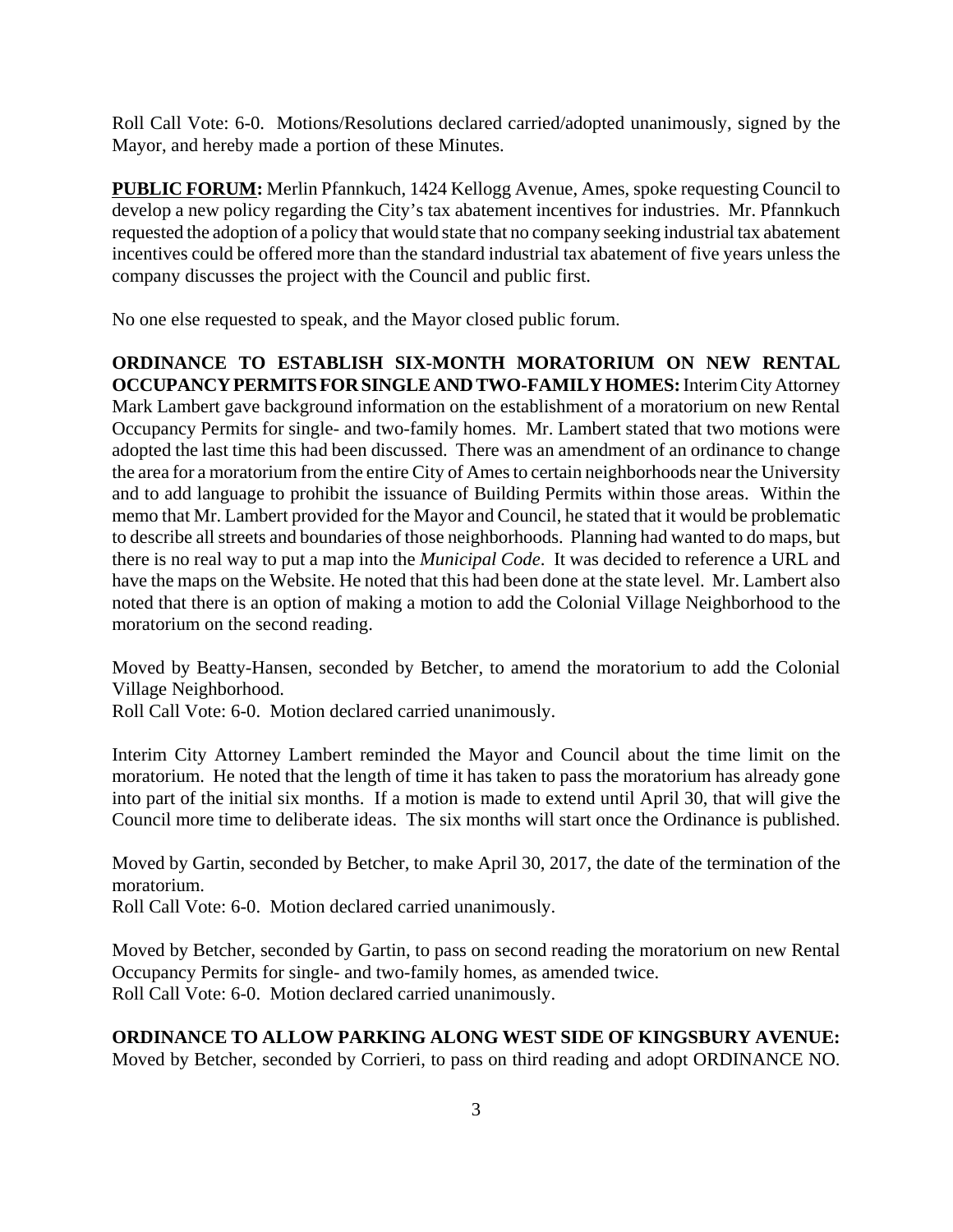4324 to allow parking along west side of Kingsbury Avenue.

Roll Call Vote: 6-0. Ordinance declared adopted unanimously, signed by the Mayor, and hereby made a portion of these Minutes.

**EARL MAY REQUESTS ON STORM WATER REQUIREMENTS AND SITE DEVELOPMENT PLAN REVIEW REQUIREMENTS:** Director of Planning and Housing Kelly Diekmann gave the Council the background on the issue: A letter had been received from Jeff Harris concerning the parking lot redevelopment of the Earl May store located at 1601 S. Kellogg Avenue. The issue at hand is that the work was essentially complete by the time of the notification by staff that there was a requirement for a Minor Site Development Plan and subject to storm water management requirements. The property owner representatives had disputed the Site Development Plan requirement with staff, but eventually prepared a Minor Site Development Plan reflecting what was already done. Mr. Diekmann indicated that the problem was that it did not meet City standards for zoning, landscaping, and parking lot design and did not meet the storm water requirements. This Plan was unable to be approved by staff. The applicant indicated they would not make the changes and would seek changes to the standards in support of their completed project as being consistent with the 1998 site plan that was approved for a prior addition to the building. Director Diekmann commented that no infractions have been issued at this time.

According to Mr. Diekmann, the Zoning Ordinance includes requirements specifically for site improvements, parking reconstruction, and the review of Site Development Plan prior to approval of a Building/Zoning Permit. In this instance, the relevant issues are that development or reconstruction of a parking lot triggers Site Development Plan review by the Planning Director.

According to Mr. Diekmann, representatives of Earl May have requested the City to consider how storm water ordinance applies to redevelopment projects specific to parking lots and site development plan application process. Public Works Director John Joiner explained that the Post-Construction Ordinance dictates storm water quality and quantity standards of storm water requirements. Mr. Joiner noted that the City of Ames has a threshold for kicking in those standards of a project that disturbs one acre or more or 10,000 square feet of impervious cover created; when the parking lot is removed the impervious cover kicks in. Council Member Beatty-Hansen asked about there being 10,000 square feet of new impervious cover created. Mr. Joiner responded by informing the Council on the discussions that had been held at the time the Ordinance was initially adopted. The Council felt when a parking lot is removed, then reconstructed, there is an opportunity to create improvement, and that is when the impervious threshold kicks in.

Council Member Nelson indicated that he does not feel that a good decision can be made at this time because of the complexity of the issue. He felt that the City Council needs to have a workshop to point out the challenges that are specific to the Ames community and some of the existing conditions. Mr. Nelson stated that he wants the Council to have a broader conversation on this issue. Mayor Campbell inquired if this was due to the new standards getting out there. Council Member Nelson feels it is a chance to ask more questions. Council Member Betcher inquired as to what happened with Earl May to get to this point. Mr. Diekmann responded that a Building Permit is not required for a parking lot, and the Planning Department was not contacted about what needed to be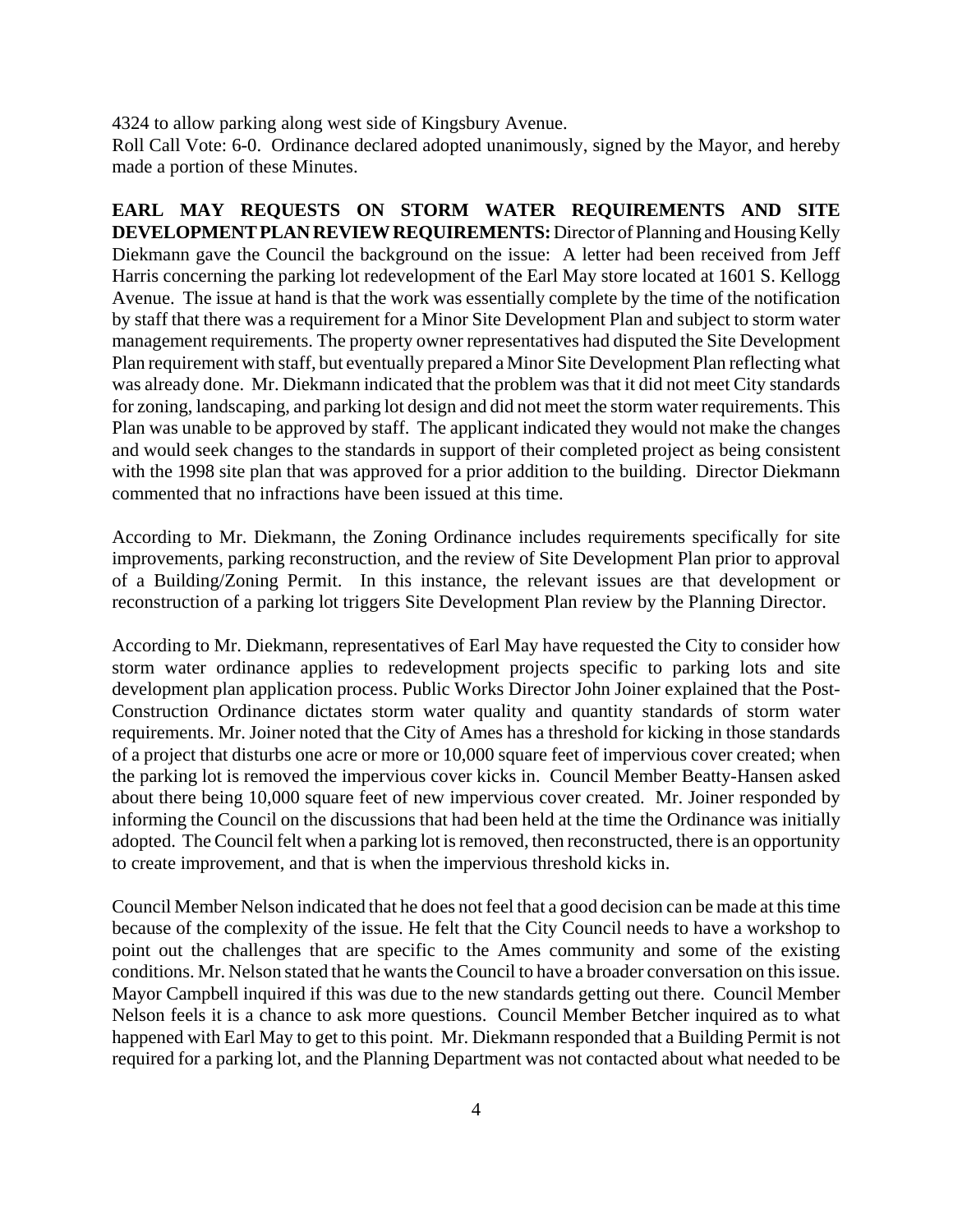done.

Moved by Gartin, seconded by Nelson, to direct staff to withhold enforcement on the Earl May project pending a resolution of the workshop and process out of that.

Council Member Beatty-Hansen asked what the corrective action would be if a motion does not go through. Director Diekmann stated that there is a fine per-day after a citation is given until compliance has been reached. Council Member Betcher pointed out that this situation is yet another time that something has been done and then they had asked for forgiveness. She also noted that storm water has been out there in many Council discussions. Vote on Motion: 6-0. Motion Carried unanimously.

Moved by Nelson, seconded by Betcher, to have a workshop as soon as possible on the storm water requirements to discuss challenges with the storm water ordinance. Vote on Motion: 6-0. Motion declared carried unanimously.

Mr. Diekmann requested clarification at this time that no action will be taken on the site plan application process. He would prefer to not support changing the site plan application requirement, but remove from the discussion about storm water. Mr. Diekmann would like to respond to the Earl May representative that the site plan application will not change, but there will be a discussion on storm water. The pending project will go nowhere until the storm water discussion happens. This was confirmed by Mayor Campbell.

**REQUEST OF RES DEVELOPMENT AND R. FRIEDRICH AND SONS REDEVELOPMENT OF FORMER CRAWFORD SCHOOL AT 415 STANTON AVENUE:**  Director Diekmann stated that the former Crawford School site on Stanton Avenue has been sitting vacant for the last two years. RES Development and R. Friedrich and Sons have purchased the property and would like to rehabilitate the existing building and make an addition to the property to make it a multi-family housing option. At this time the area is zoned as low density, which does not allow multi-family housing. The request is to have a land use amendment to a high-density residential and also concurrently to rezone the site for a single-use, which would be senior living only.

According to Mr. Diekmann, the applicant is proposing to limit occupancy to one type of occupant, which would be an independent senior living facility age-restricted living environment of 55+. The applicant does agree to this as well as to maintaining the current building is part of the project as part of a contract rezoning as part of this process. The owner would like this done concurrently. Staff does support this because it is only one use involved and using an existing building. It was noted that the developer has reached out to representatives of the area. Mr. Diekmann indicated that this could be a one-step minor amendment. He also noted that the site is not large enough for a PRD.

Director Diekmann stated that the last issue the developers have raised is that they would like the City to consider establishing an Urban Revitalization Area to provide a partial property tax abatement. He said that there is not a policy at this time that support or not support, so the Council will need to provide direction on this. If the City Council would agree to establishing an Urban Revitalization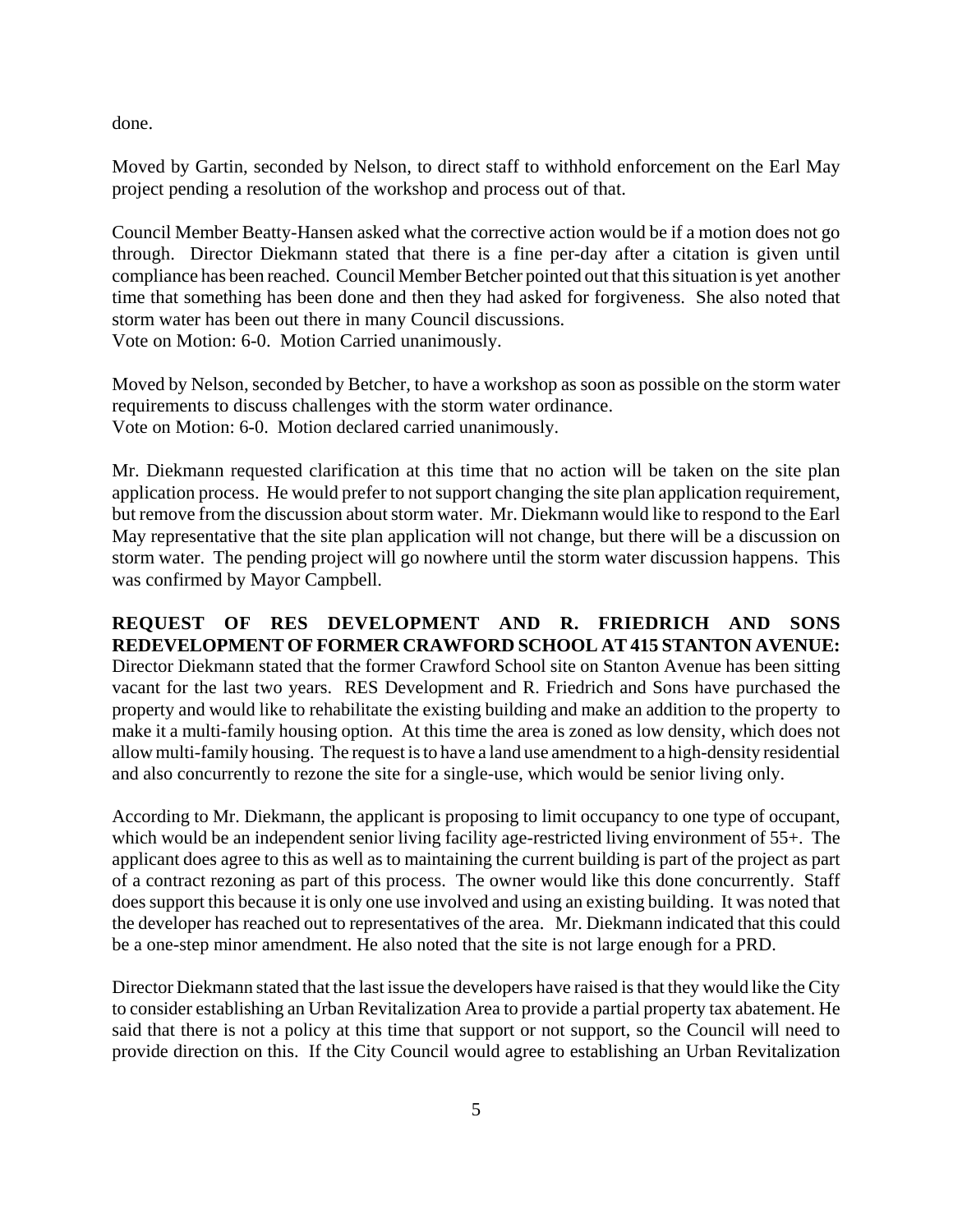Area, staff would need to know what criteria it would be interested in establishing to be eligible for those incentives.

Luke Jensen, RES Development, 2519 Chamberlain, Ames, told the Council that they have worked with the SCAN and Crawford Task Force for the past year and a half. It was noted that they had been the developer who had completed the Roosevelt School redevelopment, and also had been the developer who had worked with the Colonial Village. RES believes that there is a need for a neighborhood for those 55 and older. These people are wanting and needing spaces that are safer, more modern, and be an updated living space. Mr. Jensen advised that the existing portion of the Crawford School will have 12 units. The south wing will be two stories of ten units on each floor for a total of 32 units. The facility will have parking on grade that will be covered. There will be amenities inside such as fitness room, along with amenities outside such as a fire pit. There is a goal of having the residents not be able to tell the old part of the building compared to the new. Mr. Jensen is in agreement with the LUPP amendment along with public meeting, contract rezoned to the independent senior living language, amend the text amendment language to the code on 55+ that would affect the whole City.

Mr. Jensen offered his opinion that the Urban Revitalization designation would give the community something fresh and keep the building preserved for the history. He said that the developers are looking to start in Winter 2018 and complete in Winter 2019. The developers see this as an important project to this neighborhood and believe that this type of use provides a lot of certainty and use to this area. This will give new opportunities to this neighborhood and the homes in the market stock. Council Member Betcher asked about what the model would be for the housing units. Mr. Jensen responded that they are continuing to listen to the citizens to see what is wanted. At this time, the developer is not sure if the units would be for sale or for rent; however, those that purchase would get the tax abatement, if offered, which is similar to what was done in the Roosevelt.

Barbara Pleasants, 516 Lynn Avenue, Ames, explained that she was representing the SCAN and the Crawford Task Force. According to Ms. Pleasants, the SCAN has had continued conversations with Dean and Luke Jensen on the possible development of the old Crawford School. She commented that the developers have listened to the input of the residents of the Neighborhood, and there was unanimous support from the Neighborhood for a senior housing development. Ms. Pleasants said that the Neighborhood needs to have a conversation about the possible text amendment dealing with the age requirement.

Moved by Beatty-Hansen, seconded by Betcher, to direct staff to proceed with a Minor Land Use Policy Plan Amendment for the property in question to high-density residential and also concurrently to rezone the site for a single-use, which would be senior living only.

Vote on Motion: 6-0. Motion declared carried unanimously.

Moved by Beatty-Hansen, seconded by Betcher, to direct staff to concurrently authorize a rezoning application and to require it to be a contract rezoning. Vote on Motion: 6-0. Motion declared carried unanimously.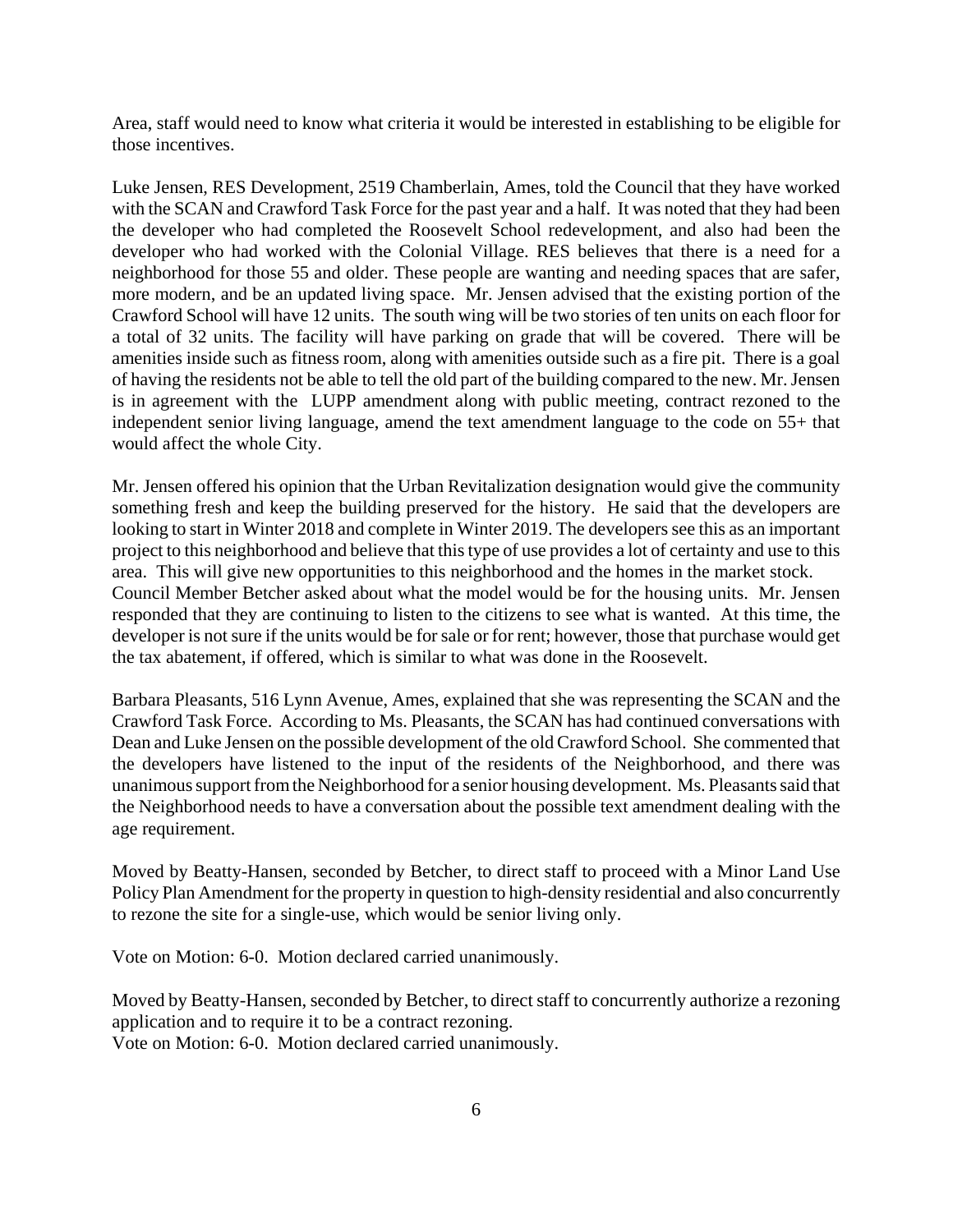Mr. Diekmann stated he needed to know if the Council was interested in any particular criteria. Council Member Beatty-Hansen suggested that public space or community room be required. Mr. Jensen was asked to respond on his thoughts about that suggestion. Mr. Jensen stated there would be common space, but it would not be public; its use would be limited to the residents.

Moved by Betcher, seconded by Orazem, to direct staff to come back with information on how to proceed with the Urban Revitalization Area at the time of the Land Use Policy Plan Amendment. Vote on Motion: 6-0. Motion declared carried unanimously.

Moved by Betcher, seconded by Corrieri, to refer to staff for a memo concerning a text amendment around the definition of "independent senior living" around the City. Vote on Motion: 6-0. Motion declared carried unanimously.

**ENCROACHMENT PERMIT FOR 400 MAIN STREET:** Director of Parks and Recreation Keith Abraham provided background on the request for an Encroachment Permit at 400 Main Street. Randy Pyle, the owner of 400 Main Street, had filed an application for an Encroachment Permit and is now seeking City Council approval. Mr. Pyle's intention is to rent the basement space of that building to a business, but first needs to bring the stairwell into compliance with the Code and address water issues in the basement. In addition, Mr. Pyle wants to widen the stairwell that enters the basement and remove the concrete stairs to the Bar La Tosca entrance and replace those with a set of stairs similar to what has been installed for the Spice Restaurant. He also has requested to cut the vertical supports to the fire escape and extend the posts of the railing below to support the fire escape. Mr. Pyle would like to deal with his water issue by removing the concrete along his building, the adjacent sidewalk, and the north/south curved sidewalk in the plaza and replace that with a north/south walkway that extends 16' to the east. As part of the project, Mr. Pyle is requesting to remove the four trees and stumps located on the west side of the plaza. Director Abraham stated that those four trees are showing distress, and he does not feel that the City would lose anything by taking them out. One to two new trees may be planted in new locations within the plaza as determined by staff. The last part is to repair any turf damaged during construction with seed or sod as determined by staff. Mr. Pyle has agreed to pay for all of these improvements if given approval to move ahead with the project. He is aware that he will need to obtain any needed permits and site plan approvals as required, by the City.

Council Member Gartin inquired about the possibility of using permeable pavers. Mr. Abraham said that he had not discussed that with Mr. Pyle. He noted the water issues presently occurring around 400 Main Street and pointed out that Mr. Pyle wants to move the water away from his building. Council Member Betcher noted her concern over the loss of shade and wondered about any future plans for another shelter. Mr. Abraham answered that, at this time, there is not any funding for that.

Mr. Schainker brought the Council's attention to staff's recommendation that approval of the Encroachment Permit be contingent on eight items. Those items would have to be completed before the Permit would go into affect. He noted that Mr. Pyle will have to talk with the City about building permits and site plans. Mr. Abraham reiterated that Mr. Pyle is aware that a Building Permit and site plan would have to be approved.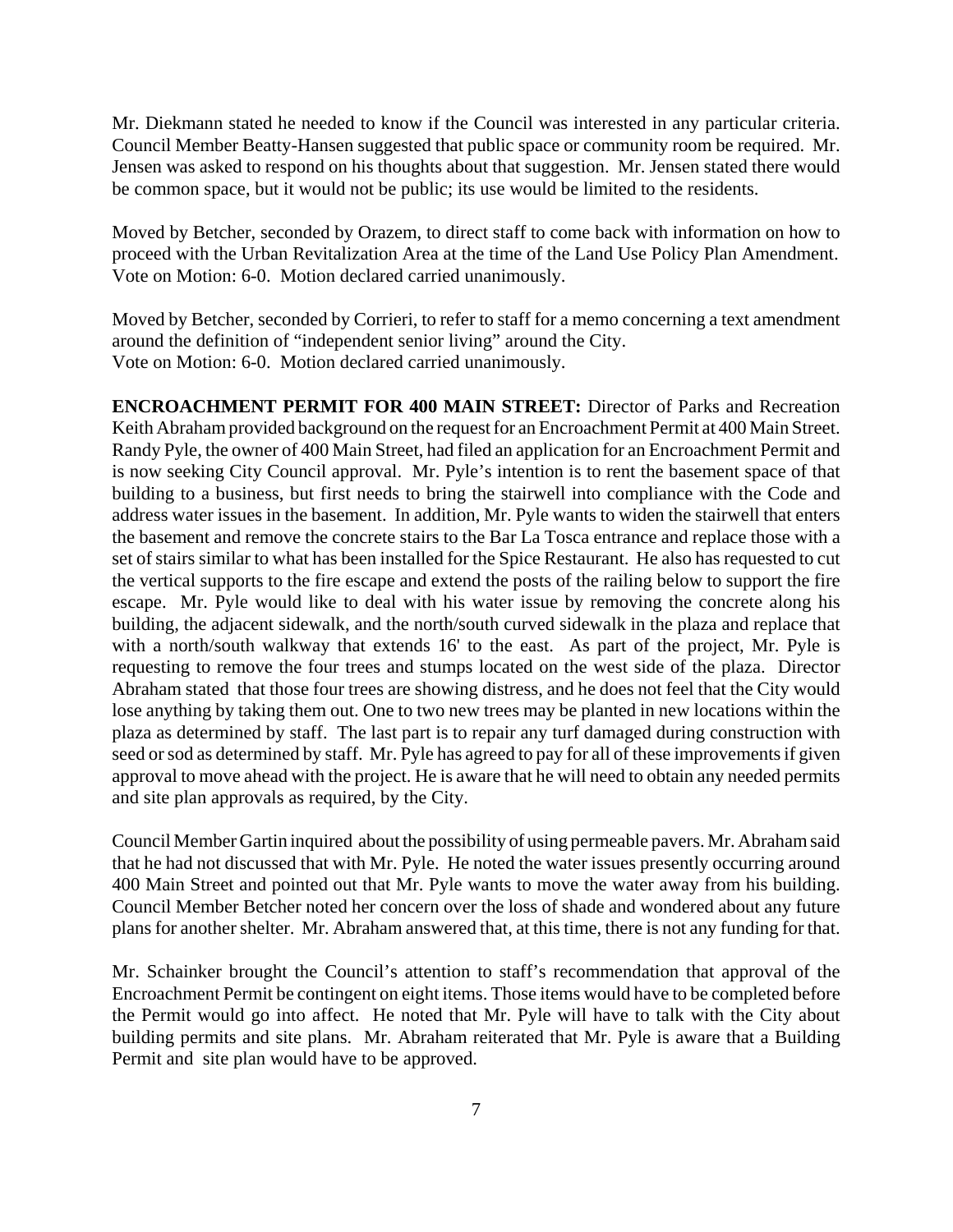Moved by Correri, seconded by Betcher, to adopt RESOLUTION NO. 17-623 approving an Encroachment Permit for 400 Main Street contingent on approval of a Building Permit and the following:

- a. Install a new stairwell, 5' by 27' 1", to the basement of his building.
- b. Remove the concrete stairs to Bar La Tosca and replace with a metal staircase, 52: wide by 13' 5.75" long.
- c. Remove four trees and plant up to two trees with the species and location determined by Parks and Recreation staff.
- d. Cut vertical supports to fire escape and extend posts of railing to support the fire escape.

e. Remove both sidewalks through the west portion of the Plaza and replace with a sidewalk, running north to south, which extends 16' to the east from his building wall.

- f. Repair any turf areas damaged during construction or created by removing the sidewalks.
- g. Obtain all necessary permits and site plan approvals as required by Municipal Code.

h. Pay all appropriate fees associated with this project and sign the Encroachment Permit Agreement. Roll Call Vote: 6-0. Resolution declared adopted unanimously, signed by the Mayor, and hereby made a portion of these Minutes.

**FEMA GRANT APPLICATION FOR FLOOD MITIGATION:** Tracy Warner reminded the Council about the special meeting that dealt with the flood mitigation and river flooding in November of 2016. Ms. Warner stated that the environmental clearance associated with Grand Avenue that also covers this area was received. Now staff is able to have and continues to have property owner conversations and is able to move forward with grant applications and design components. The items before the Council were the FEMA application requirements. Ms. Warner stated this is a nationally competitive grant, is very limited, and the application is required by this Friday.

Moved by Beatty-Hansen, seconded by Nelson, to adopt RESOLUTION NO. 17-624 approving the local match in the amount of  $$ 1,144,000$  (a minimum of 25 percent) for the Flood Mitigation-River Flooding project with a total project estimated cost of \$4,576,000 and adopt RESOLUTION NO. 17-625 designated Tracy Warner to serve as the authorized representative. .

Roll Call Vote: 6-0. Resolution declared adopted unanimously, signed by the Mayor, and hereby made a portion of these Minutes.

### **HEARING ON MAJOR SITE DEVELOPMENT PLAN (MSDP) FOR 2151 COTTONWOOD**

**ROAD:** Mayor Campbell opened the public hearing. Mr. Diekmann stated that all "FS-RM"apartment buildings must go through public hearings with the Planning and Zoning Commission and the City Council. According to Mr. Diekmann, the Planning and Zoning Commission recommended this project be approved, but requested additional landscape to the rear of the site because of the interface with Christofferson Park. The applicant has chosen to integrate this into their project. There are two conditions that are common to the projects. One is if lighting is to be submitted at a later date, it does need staff approval. The second condition is about the outlot on the site. The project must meet a transitional buffer requirement. The buffering should happen on the outlot and not the apartment project. In the event the landscaping is not installed, it is the apartment property owner's responsibility, not the homeowners association.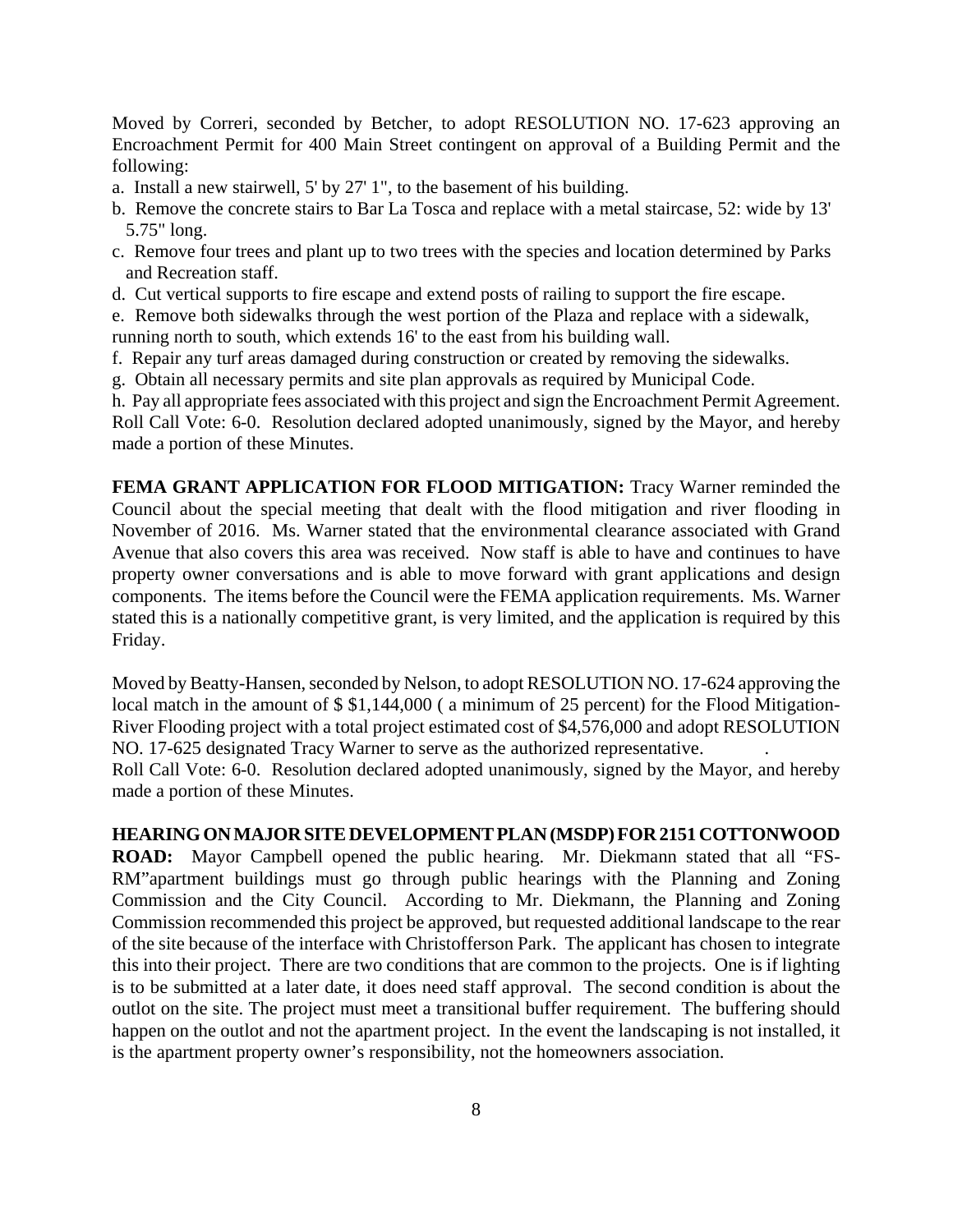Council Member Betcher inquired about the kind of metal and percentage of metal. Mr. Diekmann stated there were two types of metal, the flat architectural metal siding and corrugated ribbed metal; it is to be about seventy-five percent metal. The building has more of a modern or industrial look to seems to be a commercial-looking building. Council Member Betcher stated the metal is not common in the residential area.

Chuck Winkleblack, 105 South 16<sup>th</sup> Street, Ames, spoke on behalf of the developer. He advised that when the focus groups were completed, what they heard from the people in the area was for them to do something that doesn't look like the rest of the apartment buildings. The transition will be from three-story buildings to two- story buildings with garages. The developer said it will have very little impact on the houses to the west because a person would see very little of the building. No one else came up to speak, and the Mayor closed the hearing

Moved by Beatty-Hansen, seconded by Corrieri, to adopt RESOLUTION NO. 17-626 approving the MSDP to allow for a 12-unit apartment building located at 2151 Cottonwood Road, with the following conditions:

- 1. Review of an outdoor lighting plan is deferred for staff review and compliance with the Outdoor Lighting Code, Section 29.411 of the Municipal Code.
- 2. Prior to occupancy, complete the High Screen plantings within Outlot B as a substitute for onsite plantings.

Roll Call Vote: 6-0. Resolution declared adopted unanimously, signed by the Mayor, and hereby made a portion of these Minutes.

**HEARING ON 2016/17 CONSOLIDATED ANNUAL PERFORMANCE AND EVALUATION REPORT (CAPER):** The Mayor opened the hearing. No one came forward to speak, and the hearing was closed.

Moved by Nelson, seconded by Corrieri, to adopt RESOLUTION NO. 17-627 approving the 2016/17 CAPER.

Roll Call Vote: 6-0. Resolution declared adopted unanimously, signed by the Mayor, and hereby made a portion of these Minutes.

**HEARING ON FURNISHING OF 15kv OUTDOOR METALCLAD SWITCHGEAR AND 69kv CONTROL PANELS FOR TOP-O-HOLLOW SUBSTATION EXPANSION:** The hearing was opened by the Mayor and closed after no one requested to speak.

Moved by Betcher, seconded by Gartin , to accept the report of bids and delay award of a contract. Vote on Motion: 6-0. Motion declared carried unanimously.

**HEARING ON 2015/16 AND 2016/17 BRIDGE REHABILITATION PROGRAM (EAST LINCOLN WAY AND DAYTON AVENUE):** Mayor Campbell opened the public hearing and closed same after there was no one wishing to speak.

Moved by Orazem, seconded by Gartin, to adopt RESOLUTION NO. 17-628 approving final plans